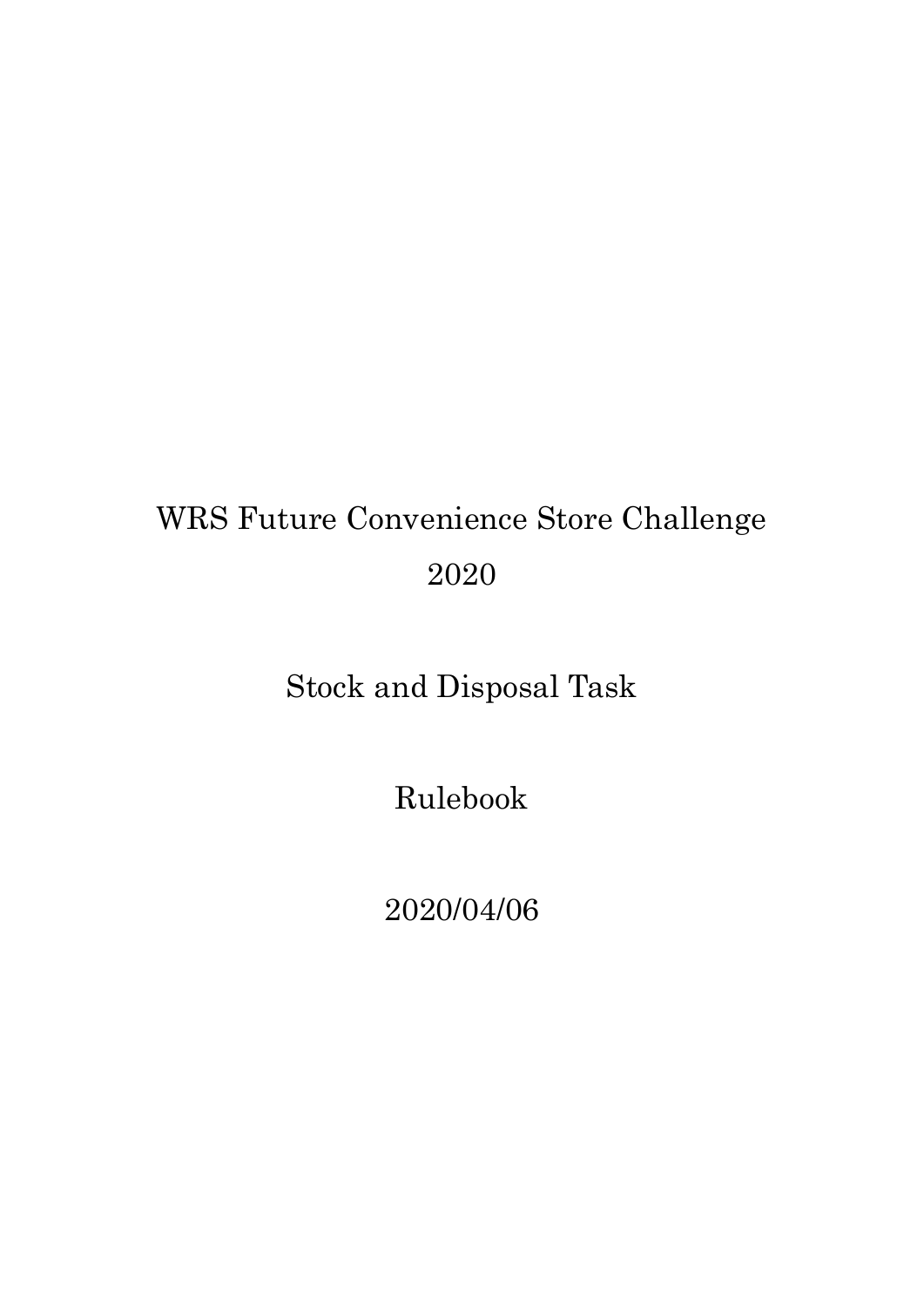## Revision History

April 6, 2020

- Clarified the number of team members working in renovation time.
- Added the rule of tie break.
- Added notification of robot's avoidance motion by voice etc. in section 3.6.
- Added restrictions when unique display cases have pull-out shelves.
- Added restrictions when mobile robots and/or infrastructure are separated.

April 24, 2019

・ First draft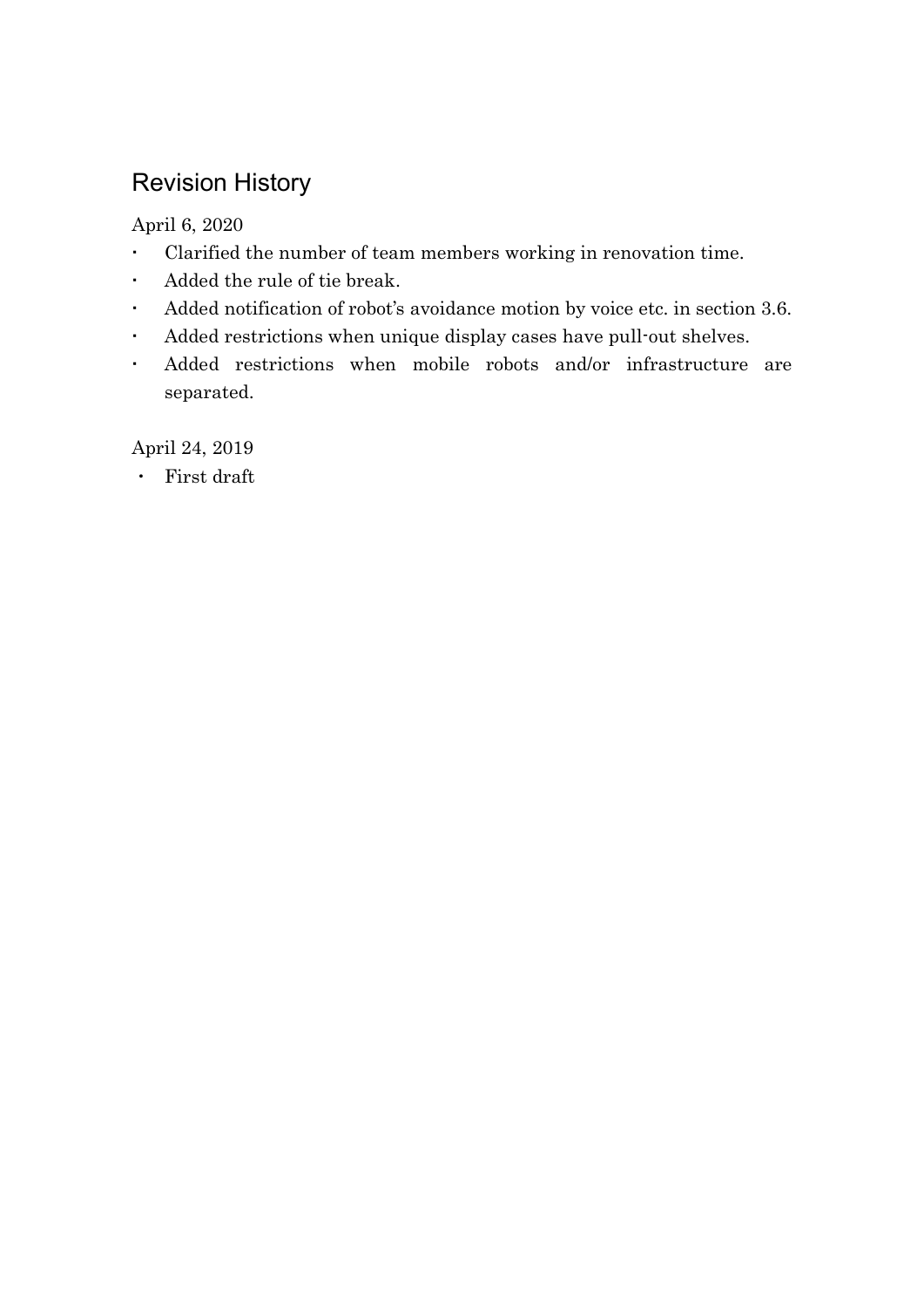## 0. Terminology

| Term                    | Definition                                             |
|-------------------------|--------------------------------------------------------|
| Mobile Robot            | A robot that can move autonomously.                    |
| Infrastructure          | Unique infrastructure that can be installed inside the |
|                         | convenience store to support the robot's tasks. This   |
|                         | equipment includes markings, IC tags, sensors,         |
|                         | actuators, and auxiliary tools attached to products,   |
|                         | Infrastructure consisting of sensors<br>etc.<br>and    |
|                         | actuators can also be considered as stationary robots. |
| Manipulator             | Robot arms, end effectors, and other equipment for     |
|                         | manipulation tasks which can be installed on a         |
|                         | mobile robot or as part of the infrastructure.         |
| Product(s)<br><b>or</b> | Article(s) for sale in the convenience store.          |
| Item(s)                 |                                                        |
| Disposal Item(s) or     | Expired product(s) that should be removed from the     |
| Disposal Product(s)     | Display Cases and discarded                            |
| Customer                | Person who visits the store to purchase products.      |
| Container               | Box-like repository for holding and transporting       |
|                         | multiple products.                                     |
| Product<br>Display      | Section of the convenience store where display cases   |
| Area                    | or shelves are installed.                              |
| Cashier Area            | Section of the convenience store where the cashier     |
|                         | counter is installed.                                  |
| Eat-in Area             | Section of the convenience store where customers can   |
|                         | consume the purchased products.                        |
| Restroom                | Section of the convenience store where the toilet is   |
|                         | installed.                                             |
| Aisle                   | Section of the convenience store for customers and     |
|                         | robots to come and go.                                 |
| Backyard                | Section of the convenience store where customers are   |
|                         | not allowed.                                           |
| Playground              | Area located outdoors where children and others can    |
|                         | play.                                                  |
| Home Area               | Area located in the Backyard and used as a standby     |
|                         | area for the mobile robot before starting the task.    |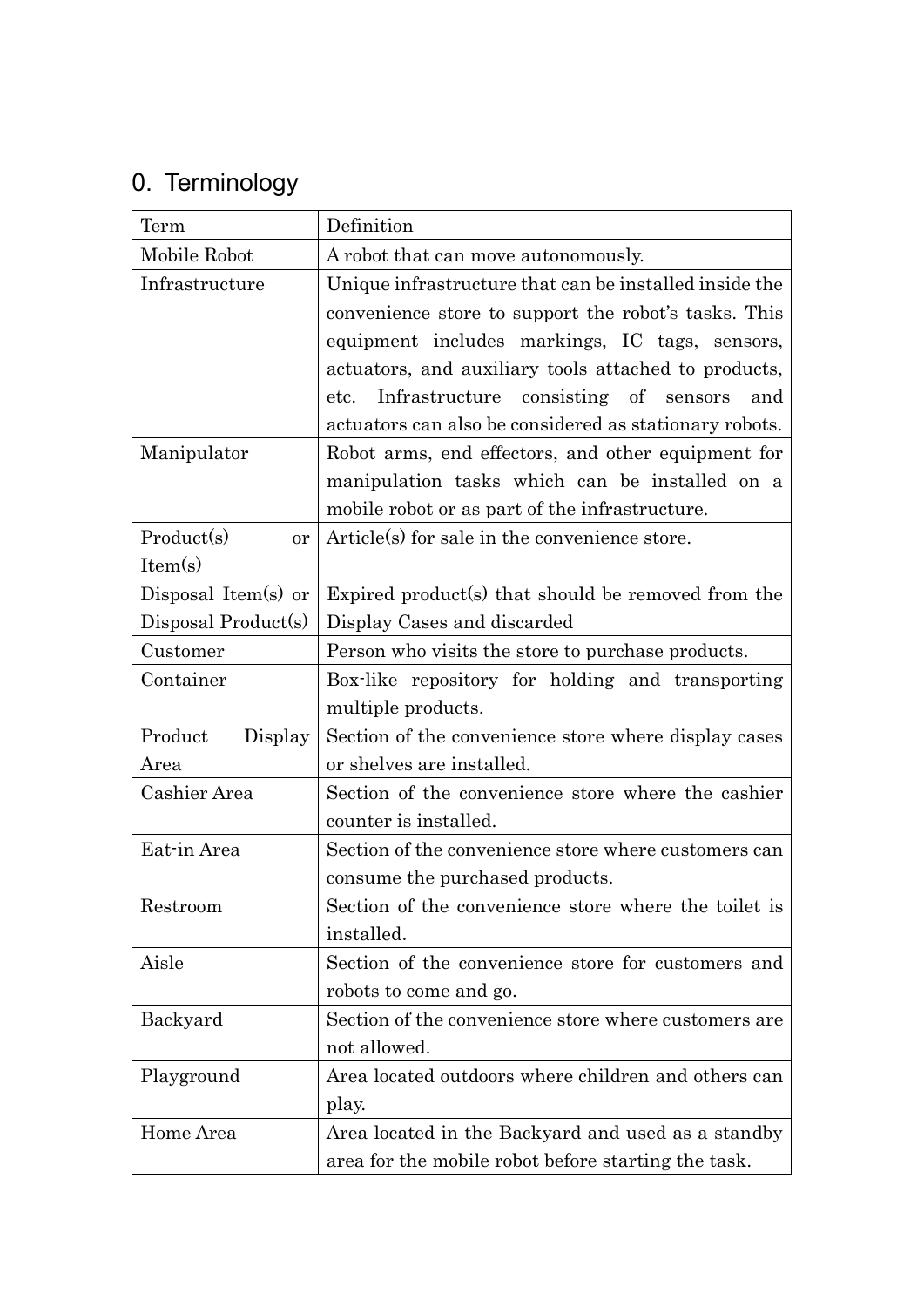| Display Cases   | Shelves for displaying products. At the start, multiple |
|-----------------|---------------------------------------------------------|
|                 | products are mixed in these cases.                      |
| Chief Judge     | Judge who declares the start of the task and issues     |
|                 | instructions to the participants.                       |
| Assistant Judge | Judge who assists the Chief Judge by performing         |
|                 | measurements for scoring, catching rule violations,     |
|                 | etc.                                                    |
| Operator        | Team member who starts the robot operation inside       |
|                 | the competition field. After starting the robot, the    |
|                 | operator leaves the competition field.                  |
| Safety Observer | Team member who manages the safety of the system        |
|                 | inside the competition field and performs operations    |
|                 | such as emergency stop. This team member may be         |
|                 | the same as the Operator.                               |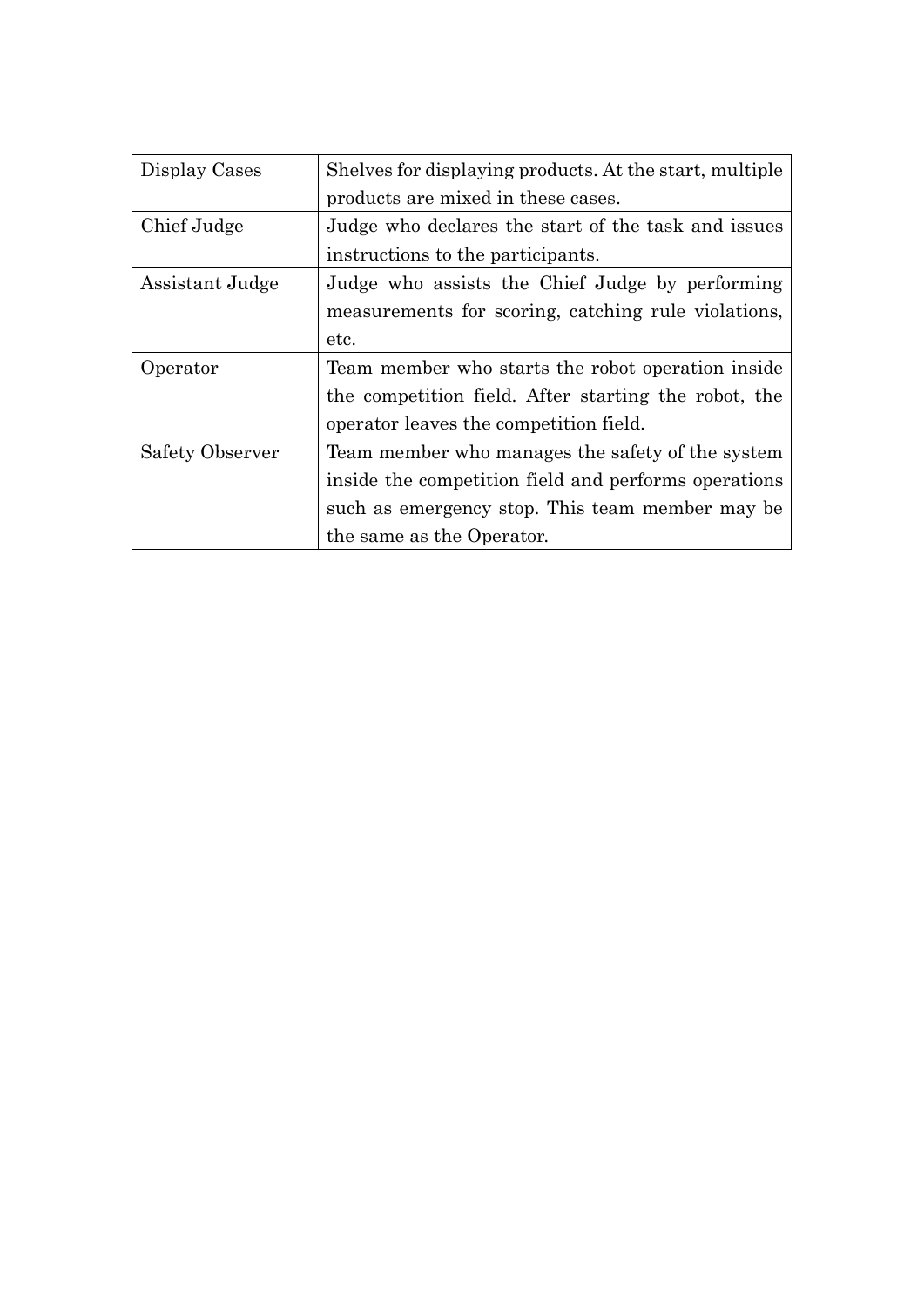#### 1. Overview

This challenge aims to develop technologies to automate the stocking of products and the collection of expired items in a convenience store. Participants in this competition will develop a robot system that autonomously moves and performs these tasks, as well as the infrastructure they deem necessary to install inside the convenience store. In this challenge, the participants will use their developed robots and infrastructure to compete in stocking and disposal demonstrations inside a simulated convenience store.

In this challenge, participants use the backyard area, the home area, aisles, and display cases. The layout of the store is provided in a separate document.

The following tasks will be performed in the demonstration:

- ・Stock task: Place the products stored in the container located in the Home area into the designated place on the display cases.
- ・Disposal task: Straighten the products already placed in a display case, collect the disposal items and carry them to the Home area.

In addition, the proposed system must contribute to energy saving in general, and/or to work efficiency.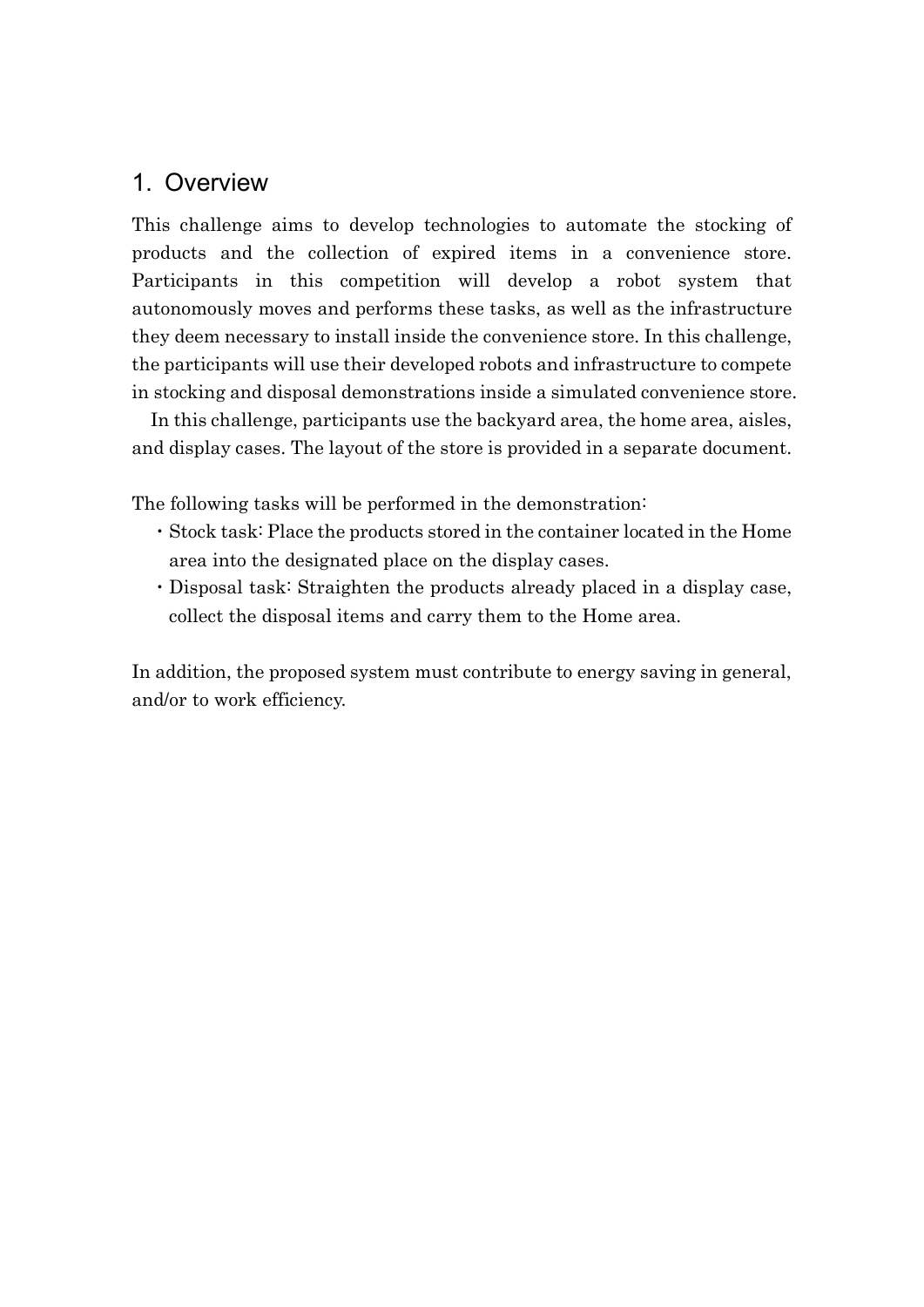### 2. Flow of the Competition Task

The flow of the task in the mandatory order is:

- (1) Renovation time (participants install their equipment)
- (2) Setting time (time for judges to set up)
- (3) Stock and disposal demonstration (time for the robot to perform the tasks autonomously)

(2) is the time for the judges to prepare for the task, so it does not count toward the time allotted for the competition. Each team will have a maximum of 15 minutes to complete (1) and (3). Participants can allocate the time to these two phases as they prefer.

#### 2.1. Renovation Time

Participants will be able to do the following three tasks. Up to 10 team members can do the renovation work.

#### (a) Receive and renovate the products

Once renovation time begins, participants will receive two containers: one will contain the products for the stock task (hereinafter, the display container) and the other will contain the products for the disposal task (hereinafter the disposal container). The display container will contain 8 products in total belonging to 6 different types. The disposal container will contain 12 products in total belonging to 6 different types. Participants can alter the products as necessary by adding infrastructure. The products for the stock task should be placed in the standard display container or a container brought by the team, and then placed in any location, which includes the robot itself, within the home area (the initial position for the demonstration). The disposal products should be placed in the disposal container and then given back to the judges.

#### (b) Renovate the store

Participants can install infrastructure inside the convenience store, replace the display cases, and so on, as necessary. No infrastructure may be installed outside the convenience store.

(c) Place the mobile robot and prepare to start

Place the mobile robot in the home area along with the display container, and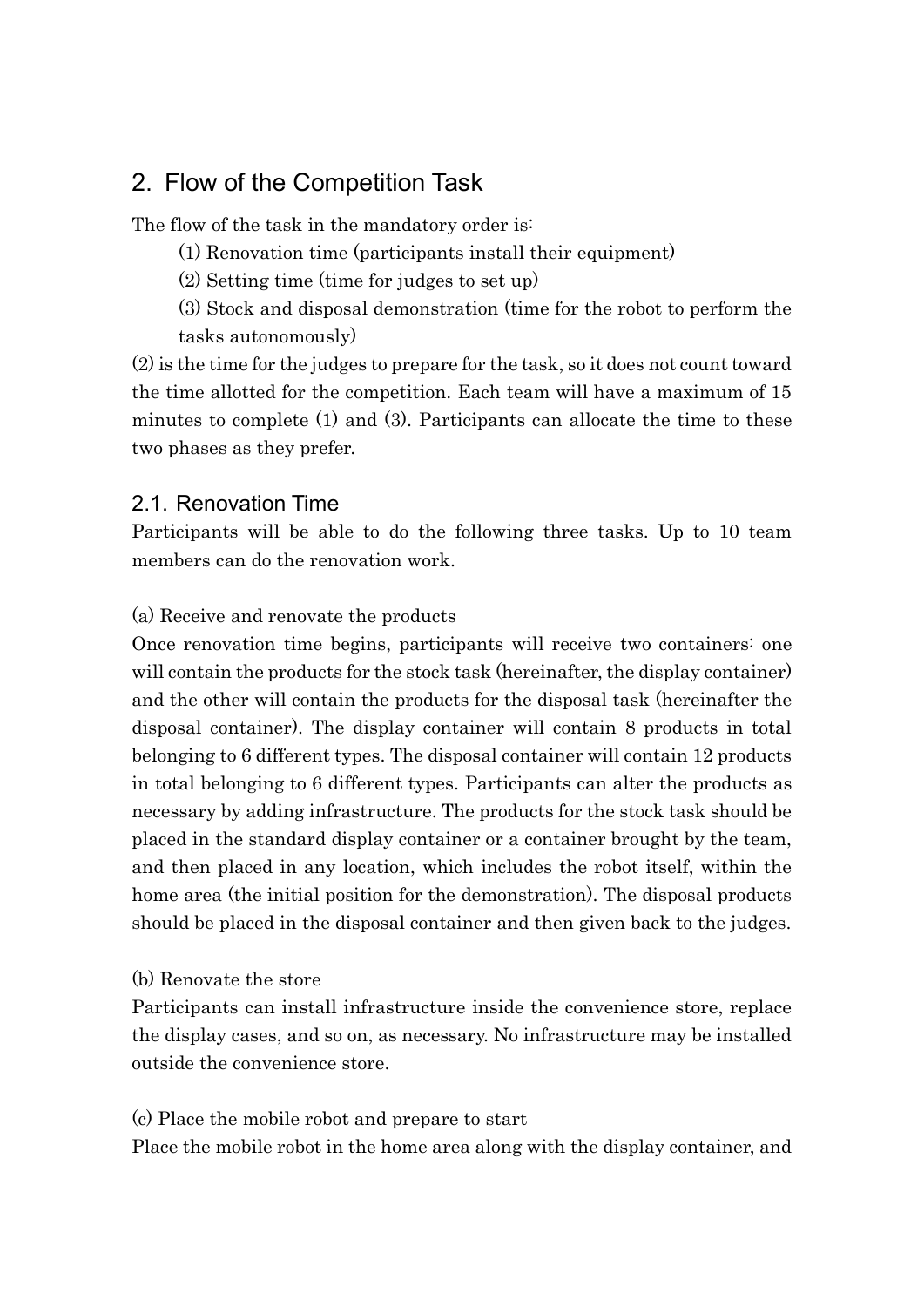standby to start the system.

Once all this work is done, participants must exit the store and declare the end of their renovation time to stop the timer. After that, only the operator and the safety observer (one person for each role or one person for both) will be allowed to enter the convenience store.

#### 2.2. Setting Time

The chief judge or competition staff will announce the 6 target products that will become disposal products.

The operator, under the supervision of the assistant judge, will enter labels to the system to identify the disposal products. Then, the judge will take the 12 items in the disposal product container and place them in the display case.

#### 2.3. Product Stocking and Product Disposal Demonstrations

After the chief judge announces the start of the demonstration, the timer will resume.

Once the system starts, the operator will leave the convenience store, and after that, no one is allowed to control the mobile robot or take any actions that will influence the operation of the system. Any team that is found to have manipulated the operation of the system will be disqualified at that point.

However, the safety observer may stay in the convenience store to monitor the robot's operation and press the emergency stop switch if necessary, but he/she must not get within 1.5m of the mobile robot, and he/she must try not to block the view of the judges or the spectators.

After 15 minutes have passed, or when the operator declares the task over or withdraws from the task, the demonstration time finishes.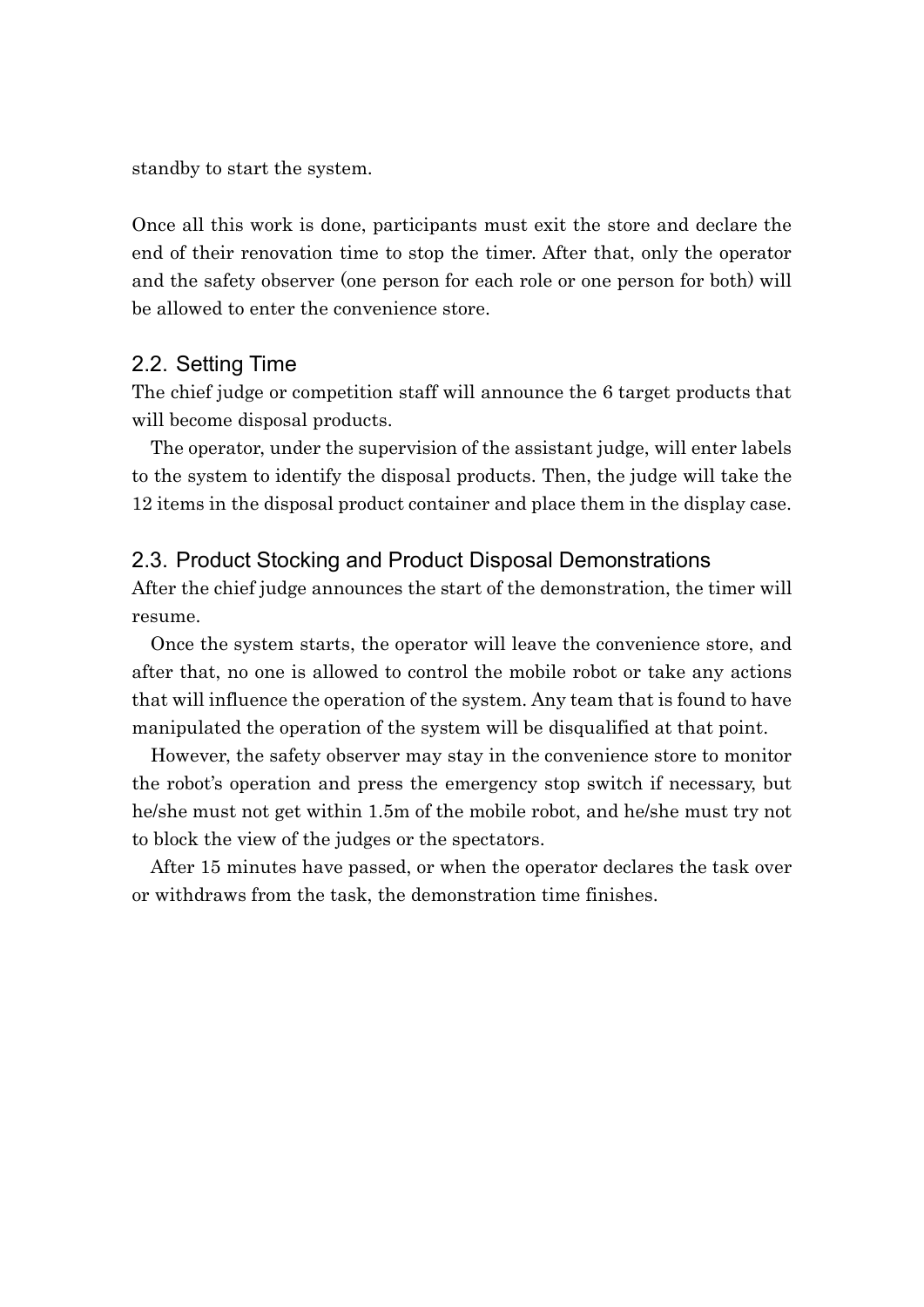### 3. Details of the Challenge

The challenge will have a maximum score of 100 points:

- ・ Straightening preexisting products: 48 points.
- ・ Stocking new products: 32 points.
- ・ Disposal item transport: 5 points.
- Stopping work when a customer gets close: 15 points.

If there are multiple teams with the same score, the team with the least number of retries is the winner. If the number of retries does not give an advantage, the team with the shortest working time is the winner. If there is still a tie, the judging committee will determine the ranking.

#### 3.1. Display Case

The display case is made of five shelves. The tasks will use the first (hereafter top), third (hereafter middle) and fifth (hereafter bottom) shelves, while the second and fourth shelves will not be used. The top shelf will contain plum rice balls and salmon rice balls, the middle shelf will contain sandwiches and deli food pouches, and the bottom shelf will contain drinks and lunch boxes.

#### 3.2. Initial State of the Display Case and Straightening Preexisting **Products**

When the demonstration begins, there are 12 items in the shelf in a nonstraightened state: 2 items per each of the 6 types of items. Straightening means that after the products are removed from the shelves by customers, the products behind them must be brought forward until they are at the front of the display case. Of the 12 items, 6 are near their expiration date and must be collected as disposal items.

The system must check the label of each item, remove disposal items from the shelf, and straighten the remaining products.

Points are earned by arranging products in their designated positions and removing the disposal items from the shelf, as follows:

- ・ 4 points are awarded for each disposal item stored in the disposal container.
- ・ 4 points are awarded for each remaining product straightened up in the correct position.

If all preexisting products are processed correctly, a total of 48 points will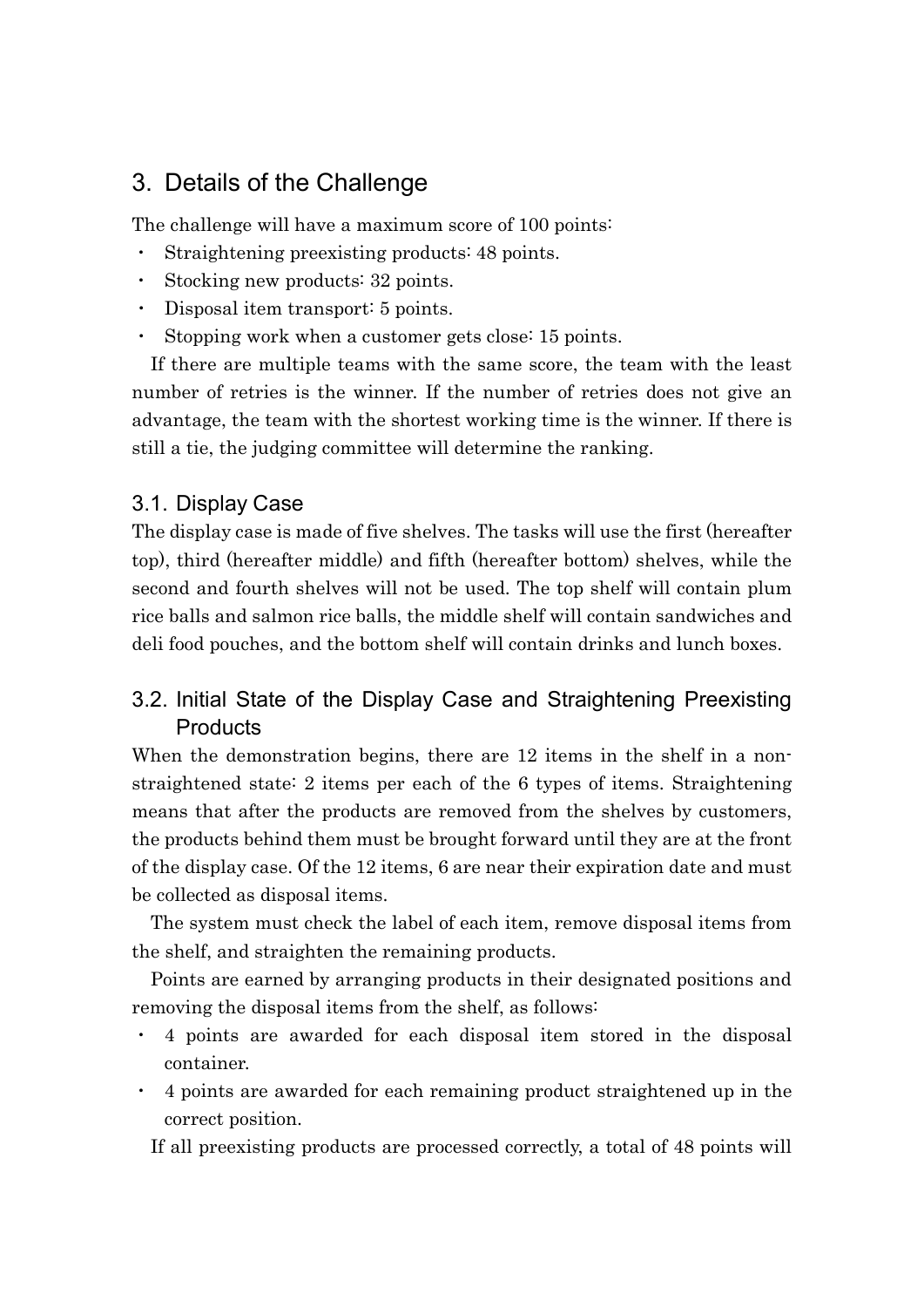be awarded.

#### 3.3. Stocking New Products

This recreates a situation where newly arrived products must be placed on the shelves. The display container placed in the home area and containing new products is transported to the display case. Then, the new products should be placed in their correct locations on the shelves.

The display container will contain 8 items: 2 plum rice balls, 2 salmon rice balls, 1 sandwich, 1 deli food pouch, 1 drink, and 1 lunch box. Each product must be placed behind the products of the same type already stored on the display shelf. It is allowed to stack up the lunch boxes, in which case the new one should be below the already stored one.

Each correctly placed product will be worth 4 points. The maximum score of 32 points can be obtained by correctly placing all the products from the display container.

#### 3.4. Initial Positions of the Mobile Robot and Display Container

The display container and the mobile robot must be within the home area to be a valid initial state. Please note that the display container can be placed on the mobile robot.

#### 3.5. Disposal Item Transport

Disposal item transport will be deemed a success if one or more of the disposal items can be brought back to the home area when the demonstrations have finished, which will score 5 extra points.

#### 3.6. Stopping Work when a Customer Gets Close

If a customer gets close to the display case during stock and disposal work, the system should temporarily stop working and move away so the customer can access the products. When the system detects the customer (role-played by a judge), it should quickly stop working and ensure the customer has access to the products.

The following functions will award extra points, if they can be demonstrated during the demonstration time:

・ If a customer gets close to the system (within 1m), the system must temporarily stop any moving parts immediately and notify the customer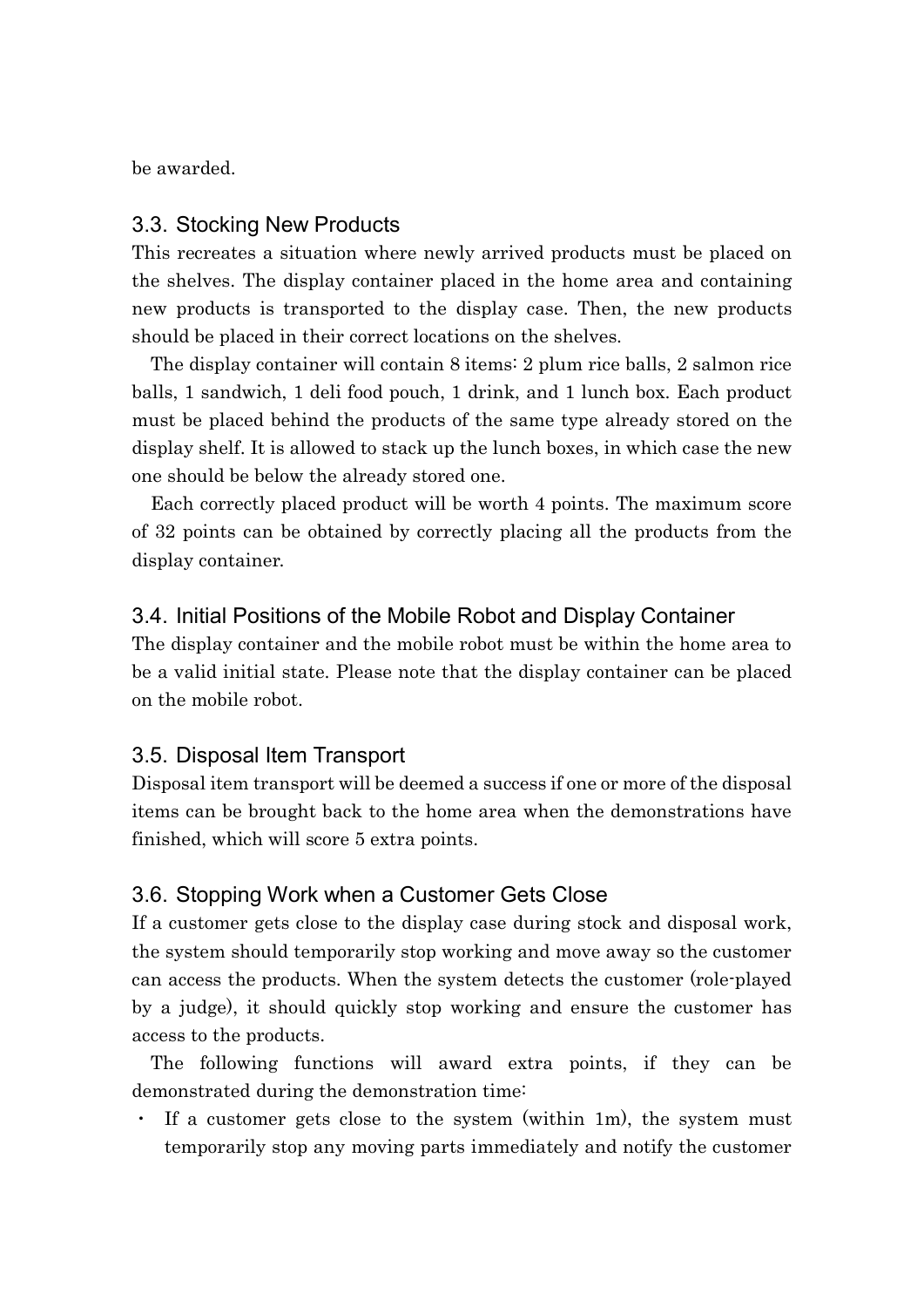detection by voice (or another evident modality): 5 points.

- ・ If the customer stops near the shelves for more than 3 seconds, the system must move away after the notification by voice (or another evident modality) so that the customer can access the products (e.g., move away from the front of the display case, return the drawer shelves to the original state): 5 points.
- ・ Resume the task from the moved-away state after the customer has left. To get the points, a robot action on the products is needed. The system must resume the task after notifying this by voice (or another evident modality): 5 points.

#### 3.7. Retry

If there is an abnormality during the demonstration and the emergency stop switch is activated or the operator verbally requests a retry, the task will be stopped, and the demonstration should be retried from the initial state. If a retry is requested after the products in the display case have been touched by the robot, the judge will rearrange the products in the display case.

The timer will not be stopped during the preparations in a retry. If the demonstration is performed several times due to retries, only the score of the final attempt will be taken into account.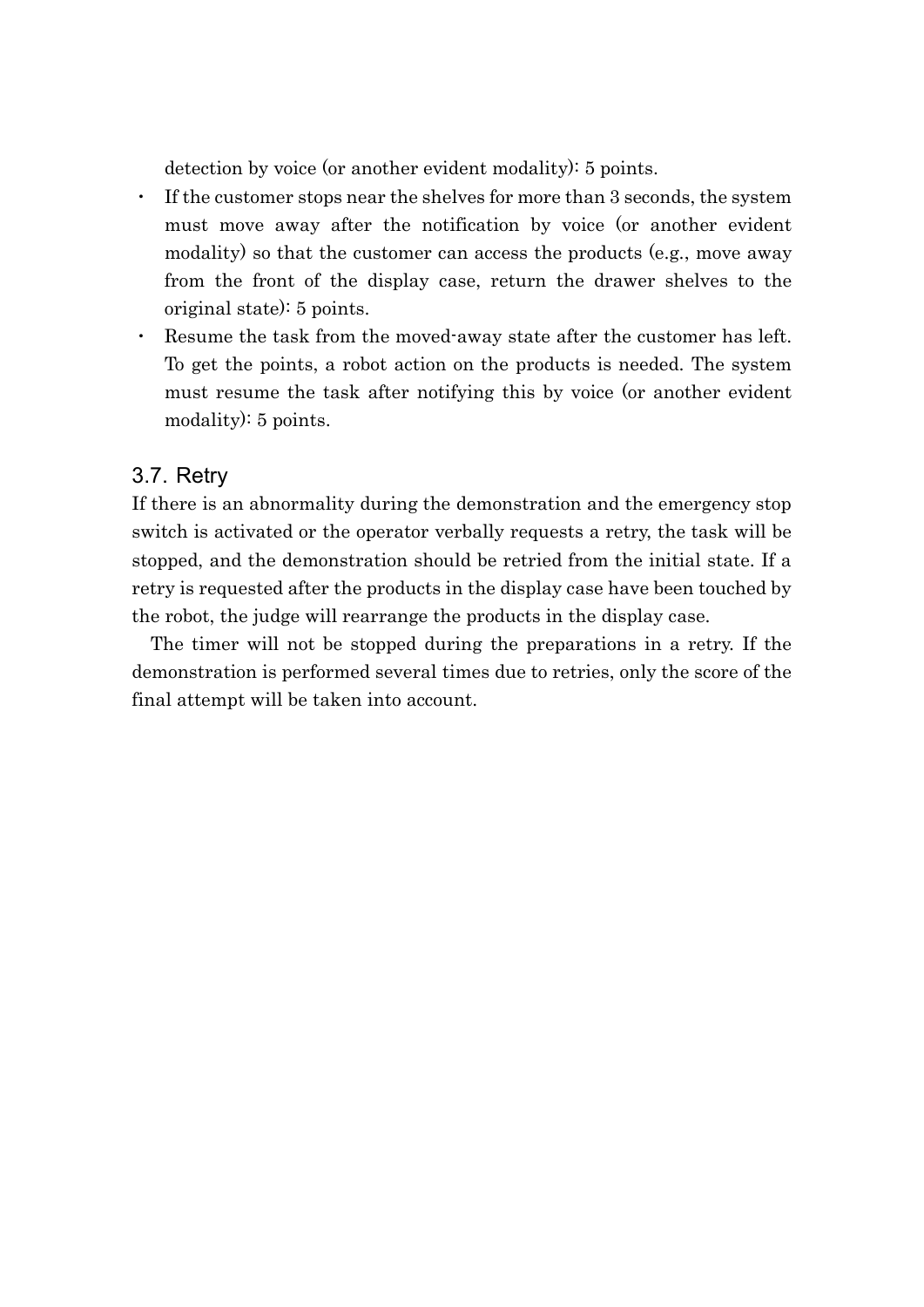## 4. Specifications and Restrictions

#### 4.1. Products for the Task

There are 6 types of products for this task: plum rice balls, salmon rice balls, sandwiches, deli food pouches, drinks, and lunch boxes. Examples of each product are outlined below. The competition organizers will prepare the products. Please note that some of these products may not be used for the task on the day of the challenge due to changes in the product availability. Alternative products with similar specifications will be used in the event of a change. These changes will be announced on the official website of the competition.

#### 4.1.1. Plum Rice Balls

- ・ Product name: Plum.
- ・ Outer dimensions: approx. H75 x W80 x D35 mm.
- Weight: approx.  $110$ g.

#### 4.1.2. Salmon Rice Balls

- ・ Product name: Red Salmon.
- ・ Outer dimensions: H75 x W80 x D35 mm.
- ・ Weight: approx. 110g.

#### 4.1.3. Sandwiches

- Product name: Egg Sandwich.
- Outer dimensions: approx. H140 x W90 x D70 mm.
- Weight: approx. 105g.

#### 4.1.4. Deli Food Pouch

- Product name: Hamburger Steak.
- Outer dimensions: approx. H150 x W160 x D65 mm.
- Weight: approx. 215g.

#### 4.1.5. Drink

- ・ Product name: Café Latte (240 ml).
- ・ Outer dimensions: approx. H108 x W76 x D76 mm.
- ・ Weight: approx. 260g.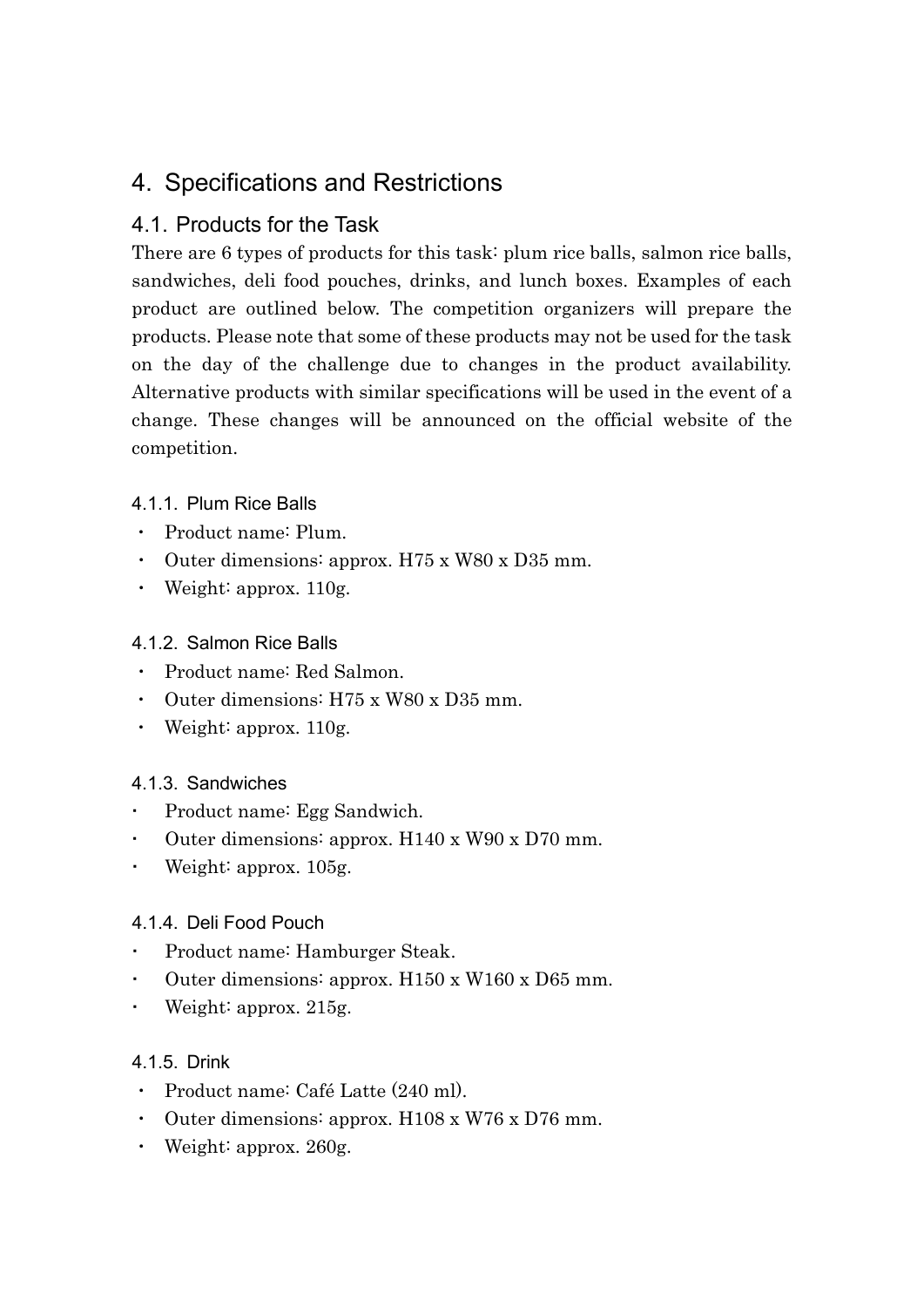#### 4.1.6. Lunch Box

- ・ Product name: Deep-fried Chicken Lunch Box.
- ・ Outer dimensions: approx. H50 x W250 x D175 mm.
- Weight: approx.  $535g$ .

#### 4.1.7. Adding Auxiliary Tools to Products

Participants can innovatively modify the geometry and materials of the containers and packages of products including attaching markings such as bar codes or IC tags to more easily manipulate the products. However, auxiliary tools that harm the presentation of the products and their attractiveness to customers, interfere with storage or stocking, cannot be used in microwave ovens or are unsanitary are prohibited. Participants must set up auxiliary tools during the renovation time.

#### 4.2. Container

#### 4.2.1. Standard Container Specifications

- ・ Sanko SN Container C#32S.
- ・ Outer dimensions: W690 x D441 x H136 mm.
- ・ Inner dimensions: W629 x D380 x H120 mm.

#### 4.2.2. Usage Restrictions for Unique Containers

Participants can create their own containers to use instead of the standard containers. However, the following requirements must be satisfied:

- ・Products used for the stocking task must all fit inside the container.
- ・The containers must be stackable.

・The size must be equivalent to the standard container (outer dimensions: approx. W760 x D480 x H150 mm).

#### 4.3. Display Case

4.3.1. Standard Display Case Specifications

- ・ Slit-type system fixture (gondola shelving) .
- ・ Outer dimensions: H1500 x D454 x W950 mm.
- ・ Five display shelves (D400 x W900 mm): approx. 200 mm between shelves.
- ・ The first shelf from the top is the top shelf, the third shelf is the middle shelf, and the fifth shelf is the bottom shelf.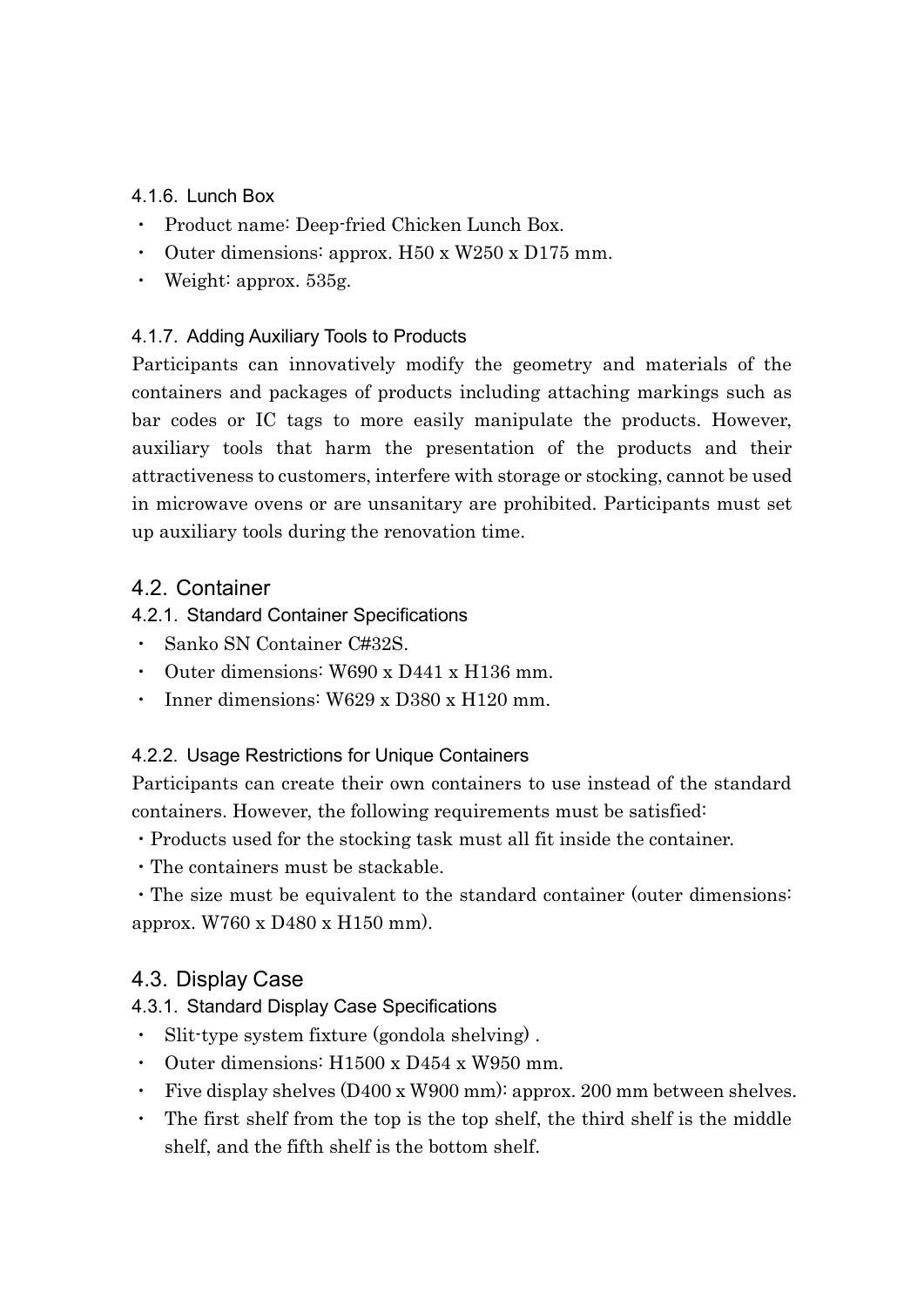- ・ The heights of each shelf are: 500 mm, 700 mm, 900 mm, 1100 mm, 1300 mm from the floor, respectively.
- ・ Each shelf is transparent and has a transparent front rail to prevent products from falling (H35 mm).
- ・ Both sides of the display case have a side mesh.

#### 4.3.2. Usage Restrictions for Unique Display Cases

Participants can create their own display cases to use as infrastructure instead of the standard display cases. However, the following requirements must be satisfied:

- ・ Outer dimensions: within H2000 x D2000 x W2000 mm.
- The display cases must not protrude into the aisles.
- The display cases must have five or more shelves  $(D400 \times W900 \text{ mm})$ .
- ・ The minimum height of the bottom shelf is 300 mm, and the maximum height of the top shelf is 1500 mm.
- ・ The shelves must have 150 to 250 mm of space between them.
- ・ Each shelf must be transparent, or it must be possible to see the shelf below it if there are no products on the shelf (mesh, netting, etc.). There must be measures in place to keep products from falling.
- ・ The products displayed on the shelves must be accessible to customers.
- ・ The display case cannot be secured to the ceiling, floor, or walls of the venue.
- ・ When using drawer-type shelves, the shelves must be stowed at the beginning and end of the demonstration.
- ・ Note that if the shelves are not stowed at the beginning or end of the demonstration, no score will be awarded for actions on the non-compliant shelves.

#### 4.4. Mobile Robot and Infrastructure Restrictions

#### 4.4.1. Hardware Restrictions

- There are no restrictions for the number of mobile robots.
- Each mobile robot must occupy less than 1m x 1m of floor space and all of the mobile robots must fit into the home area.
- A mobile robot must have a maximum size of one square meter in its initial position and during movement. Please note that the container will be considered as part of the robot if the container is built into the robot.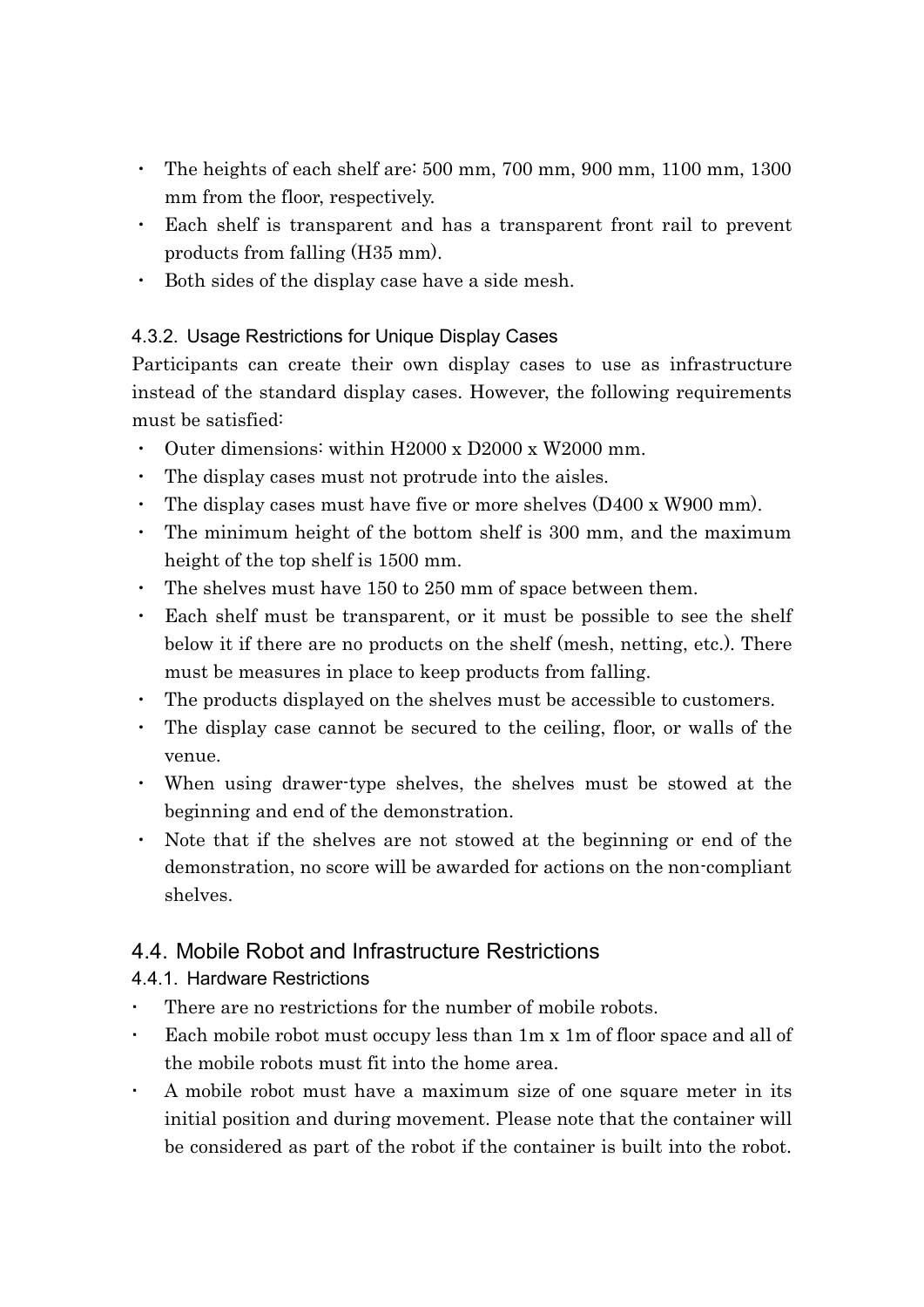However, the robot may exceed this maximum size temporarily while unloading the container, stocking products, or collecting disposal items.

- Infrastructure can be installed anywhere inside of the convenience store but different restrictions apply according to the area of the store. Please see the documents provided for more information.
- The weight of the mobile robot must be less than 100 kg if it will be deployed in the eat-in area.
- If the mobile robot or infrastructure separates during the demonstration, the team members should remove any separated objects from the field after the demonstration has finished.

#### 4.4.2. Software Restrictions

- The mobile robots and infrastructure must operate autonomously after the start of the task. However, participants may monitor the internal status remotely to know the state of their system.
- Mobile robots are prohibited from moving outside of the convenience store.

#### 4.4.3. Energy Source Restrictions

- Participants should prepare an energy source for their mobile robots.
- A power supply within AC100V/1500W is planned as the energy source for participants to use.
- Any energy source deemed to be dangerous or inappropriate for use will not be allowed.

#### 4.4.4. Venue Restrictions

- Participants are prohibited from intentionally dirtying or damaging the convenience store.
- Infrastructure must be removed immediately after the task ends to return the venue to its original state.
- The convenience store has no ceiling or walls.

#### 4.4.5. Safety Restrictions

- Systems must have an emergency stop switch.
- The emergency stop switch must be separate from the switch used to start the system.
- The emergency stop switch must be located in a place where it can be